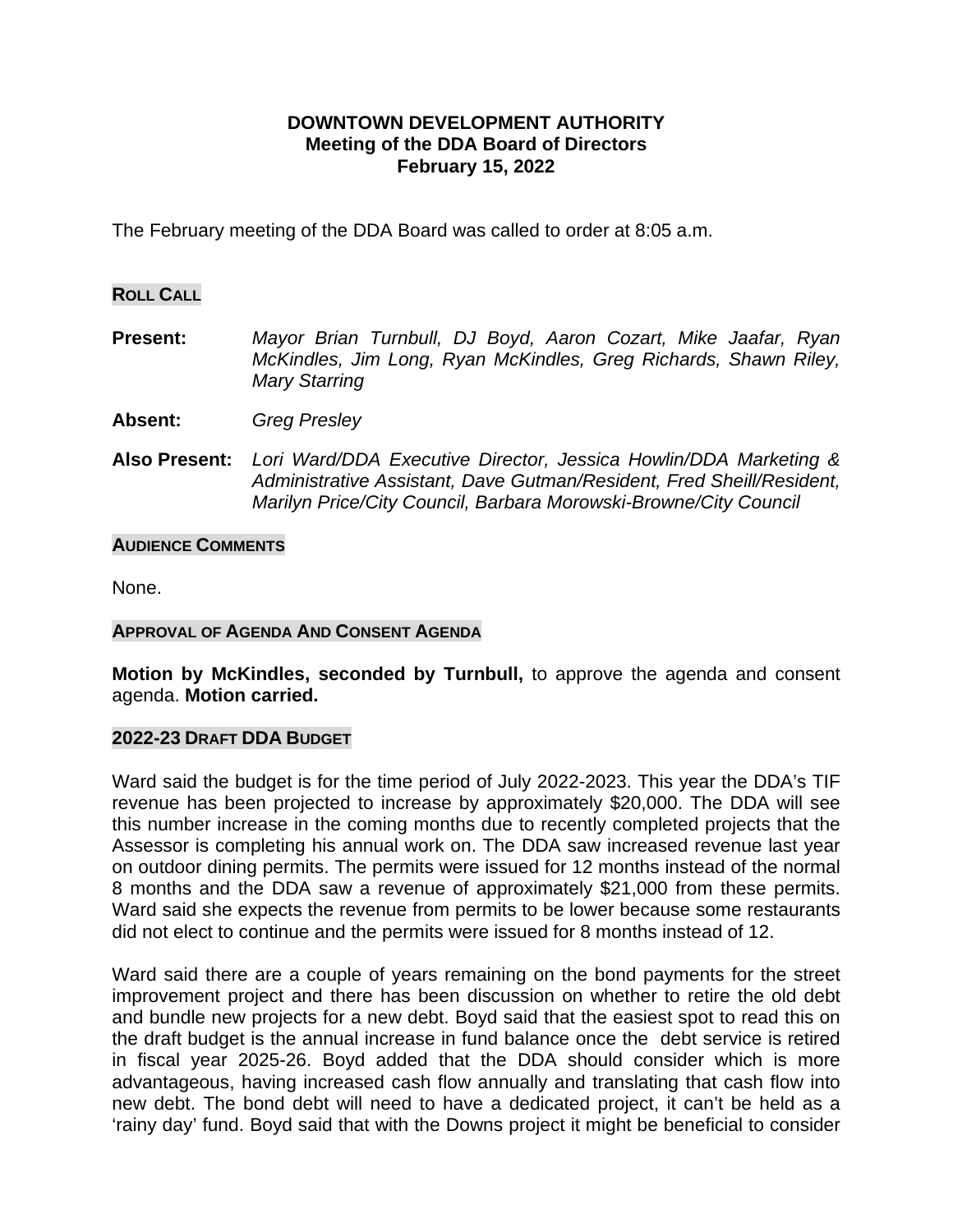the Cady Street connector as a DDA project. Boyd said the DDA should consider discussing the Downs as the developer is seeking support for organizing the property – including parks, daylighting river and public purpose space. Part of the plan is to get upfront assistance which is akin to the DDA not collecting tax revenue for a period of time. Under normal circumstances the development would provide an increased tax base for the DDA, but with the Brownfield TIF, the DDA would forgo the tax revenue for a period of time in exchange for concessions in the project. Turnbull added that the TIF is like a payback program and the developer has not applied for the brownfield funding yet. The Brownfield Review Committee includes the Chair of DDA/Shawn Riley, Planning Commission/Donna Tinberg, City Council/Mayor Brian Turnbull, Sustainability/Dave Gutman, Riverwalk/Nancy Darga and Brownfield/Pat McGow.

McKindles asked the status of the Tivoli lighting project. Ward said the DDA is waiting on a quote from Begonia Brothers and the original pricing was approximately \$125,000 just for lights on Main Street. Ward added that the Design Committee discussed outlining buildings with lighting instead of stringing lights between buildings across the street to eliminate the tension on the building facades. Milford installed Tivoli lighting in an alley and installed poles, which is also costly.

Ward said that the DDA will start with a \$360,000 fund balance and end the year with \$400,000 fund balance. Boyd said the DDA needs to consider the fund balance as an emergency savings and determine the maximum needed to cover an emergency, then reduce the fund balance to utilize some of the excess for other projects. Starring said she would like to see a bigger fund balance. McKindles said that Southfield DDA doesn't really have a fund balance, however, they have a different set up and lower revenue sources.

Ward said one final revenue item to point out is \$95,000 in street improvements. Part of the overall fund balance includes a street improvement millage that the city approved a few years ago. One item that needs to be improved is the area around the clock on Main Street. Ward discussed this improvement with DPW and the DDA will partner with the DPW to handle this project.

Richards asked about the wages and salaries line item. He noticed that wages have not increased over the past several years and the DDA should budget to increase wages for employee retention. Richards added that \$15 per hour is not realistic in the current economy. Richards recommended \$18 as a starting wage and increase from there.

Ward said that in addition to already budgeted expenditures, line items were added for the Gibbs Market Study and the mural. A line item should also be added for painting the planters downtown and a new DDA sign for the City Hall building. Ward added that new expenses for next year will include street light conversion and repair damaged and missing lights. The DDA would also like to replace the fire pits, the current ones are unreliable and need to be retired. Ward said that new options would be programmable fire pits and with a glass insert to contain the flame.

Ward said that new items may be considered on the budget once there is a final determination on street closures.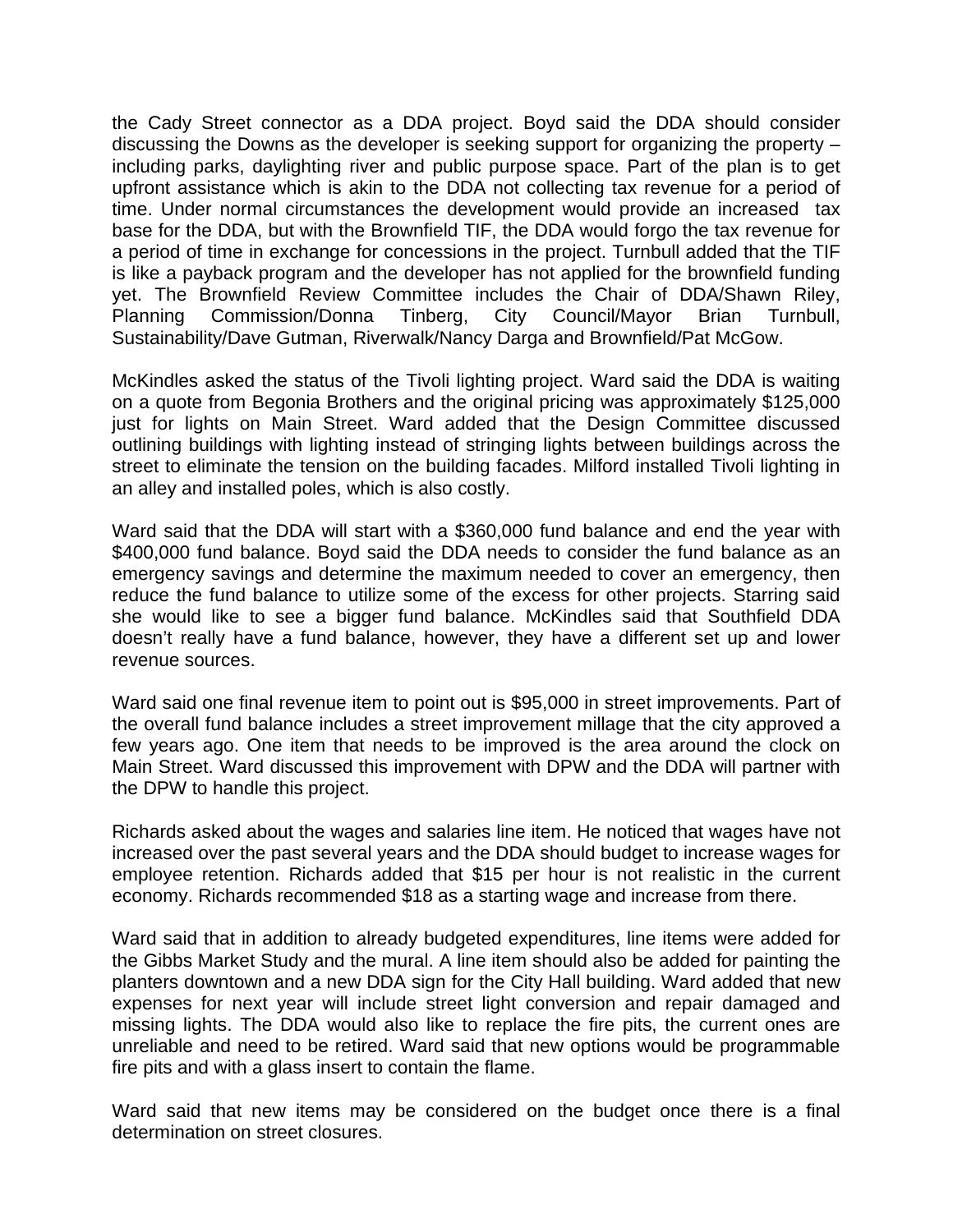### **DOWNTOWN STREET CLOSURE DISCUSSION**

Ward said the DDA previously discussed providing surveys and hosting town halls in addition to utilizing a data consultant to find impacts on closing the streets with the intent to see how the closures look in all four seasons. Last year everything was closed and outdoor dining was used frequently. There are no longer restrictions on indoor dining and combined with the cold weather, the outdoor dining has not been utilized. The DDA has received many calls concerning when the streets are reopening since many spots currently look like a storage area. Turnbull said that the new Chamber of Commerce director would like to partner with the DDA to have more events to drive traffic downtown. Turnbull added that Dave Marold, professor at EMU and on the Northville Zoning Board of Appeals, has offered to work with the DDA to consult with the street closures, and that the DDA should get the surveys out as soon as possible. Long said that surveys should be prioritized to downtown businesses. Cozart said the EDC discussed concerns about the weather causing skewed results if the surveys are done now. Restaurants have had issues with opening outside due to staffing and heating, not strictly because of the weather. Restaurants have expressed frustration with no help from the fire department on what is up to code for heating the structures.

Richards said that Browndog does not open unless it is at least 40 degrees or warmer on weekend because propane is so costly and they are losing money to run the heaters. Long said he is an advocate for having Center Street open all the time and would like it considered if Main could be closed on a seasonal basis. Boyd and Jaafar agreed with Long about closures needing to be a seasonal option. McKindles said he doesn't see a need to keep Center Street closed, especially during the winter. McKindles added it may make sense to have Main Street closed year-round. Richards said that the businesses need support from the city if the closures are seasonal due to the challenges of installing the outdoor dining structures. Turnbull suggested hiring a 3<sup>rd</sup> party to install and tear down the structures at the beginning and end of the season. Turnbull also said that if structures are permanent, the Historic District Commission will have to be involved in the design process. Jaafar said that the DDA should also get feedback from peripheral businesses around the street closures. Ward said the EDC also discussed the possibility of extending the social district to a wider area to include The Garage, Tiramisu, and others, as well as reviewing hours of operation as research moves forward.

Boyd said that the design element of the street closures, which is highly dictated by code enforcement, is another important aspect to consider. Boyd said there will have to be a specific list of guidelines for what is acceptable. Turnbull said the DDA will have to ensure there is a barricade to stop traffic as well as signage with reflective material. Boyd said the temporary closures seem to have stricter guidelines for signage and some type of legislation should be considered added to make the entrances look nicer. Jaafar said strong road blocks are very important due to societal issues that have gone on in recent years.

Riley inquired on whether there has been feedback from retailers other than the restaurants. Ward said that the Northville Business Association Merchant group is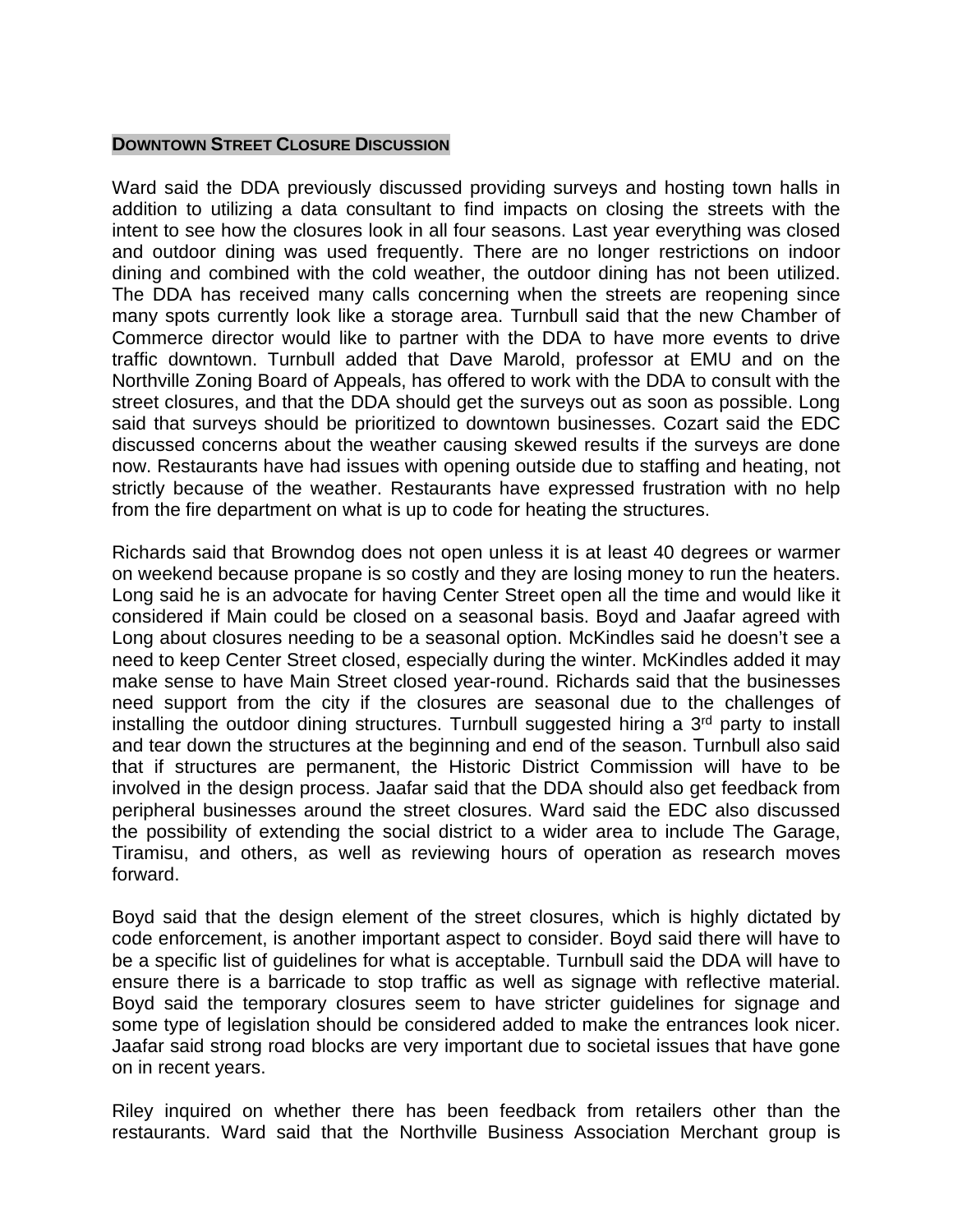highly in favor of keeping the streets closed and will be having a discussion on the subject at their next meeting on March 8. Jaafar said that the DDA needs to be creative to help the outlier businesses to get the word out about how to navigate to these spots with the street closures. Richards said that when the street closure discussion is presented to the community, the DDA should also present available barricade solutions for the long-term. Riley said the DDA should plan to distribute both surveys and a town hall. Cozart would also like to include Dave Marold as a resource to get the data collection process started. Boyd suggested to eliminate bias there should be a survey done both in winter months and again in the summer months. Ward said the surveys conducted last year were sent via Mailchimp and generated over 3,000 responses.

## **COMMITTEE INFORMATION AND UPDATES**

*a. Design Committee:*

Boyd said the test lighting is in front of the First Presbyterian Church, and shows induction, LED and high-pressure sodium lighting. The color separation in person is not as significant as the photo in the packet and the only viable option is to use LED lighting because it is more cost effective. Ward said ERC will be changing the lumen to see if they can provide a softer/warmer LED option. Ward added that ERC will do the updates and factor in any applicable savings. Boyd said the EV charging stations are installed with more on the way. There will be a total of 10 installed. There are two at 120 W. Main, four at the lower-level Cady Street deck, and there will be four installed in the Northville Square parking lot. The DDA also received a check from the charging stations for \$47.63. Turnbull added that the EV charging company will monitor usage and make recommendations if the program needs to be expanded. Boyd said entranceway signs have been bid and prices have gone up for inflation. The committee has asked DPW if they are able to assist this project. The signs that need to be updated are located at the four main entrances to town as well as 17 city limit signs. Additional items the DDA will be moving forward with in coming months include Tivoli lights, fire pits and the mural project.

*b. Marketing Committee:*

Riley said the chili cookoff, "Chili'in the Vill" will take place on February 26. Several restaurants are participating as well as the City and Township fire departments. There will be a Bridgerton themed ladies' shopping night on March 24.

- *c. Parking Committee:* No meeting was held.
- *d. Organizational Committee:* None.
- *e. Economic Development Committee:* Cozart said that the EDC met to discuss street closures. The EDC is also looking at expanding the social district. Bob Gibbs is presenting the retail market study at the Planning Commission at tonight's meeting.